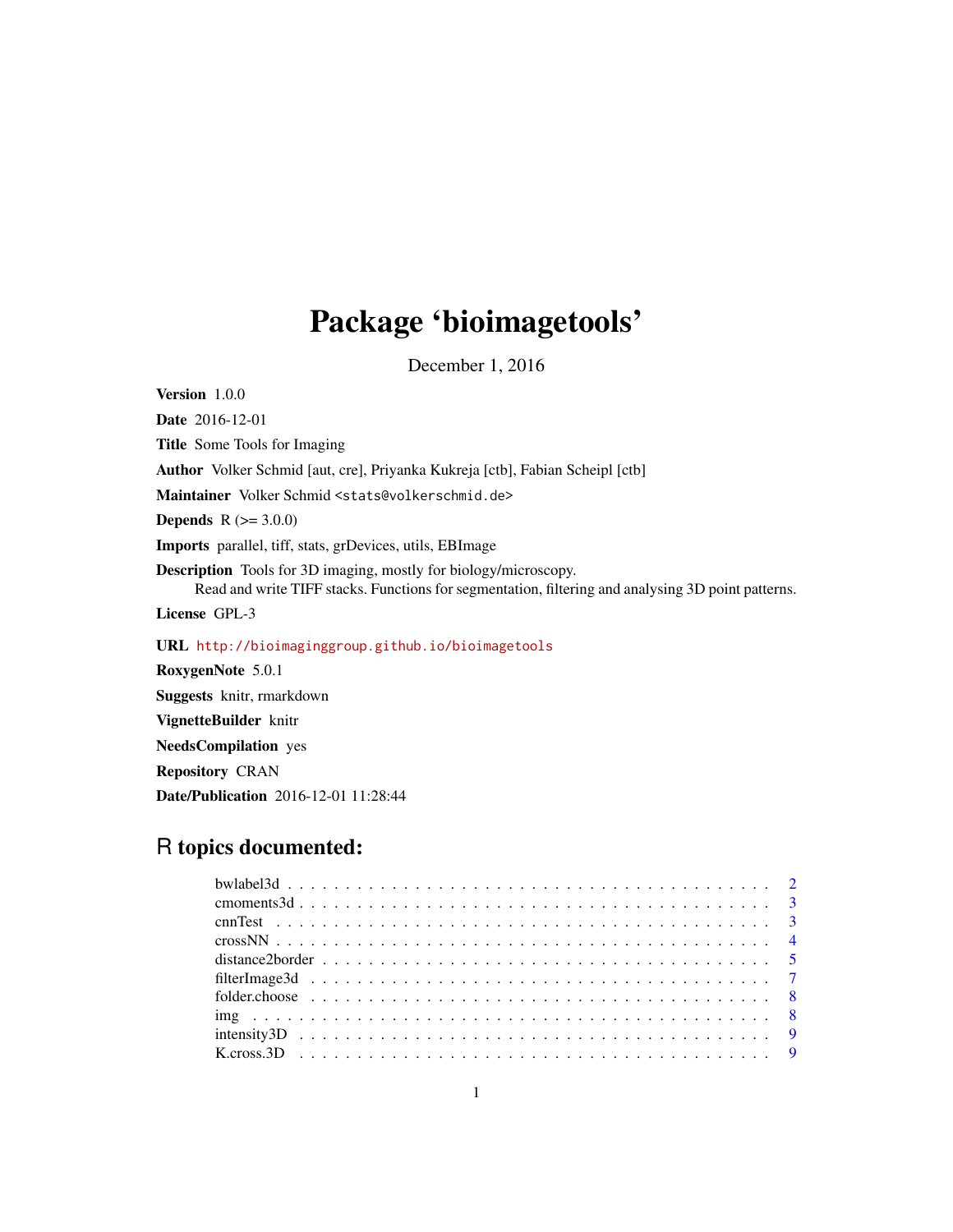#### $2 \times 2$

#### **Index** [23](#page-22-0)

bwlabel3d *Binary segmentation in 3d*

#### Description

Binary segmentation in 3d

# Usage

bwlabel3d(img)

# Arguments

img A 3d array. x is considered as a binary image, whose pixels of value 0 are considered as background ones and other pixels as foreground ones.

#### Value

A Grayscale 3d array, containing the labelled version of x.

# Author(s)

Fabian Scheipl, Volker Schmid

<span id="page-1-0"></span>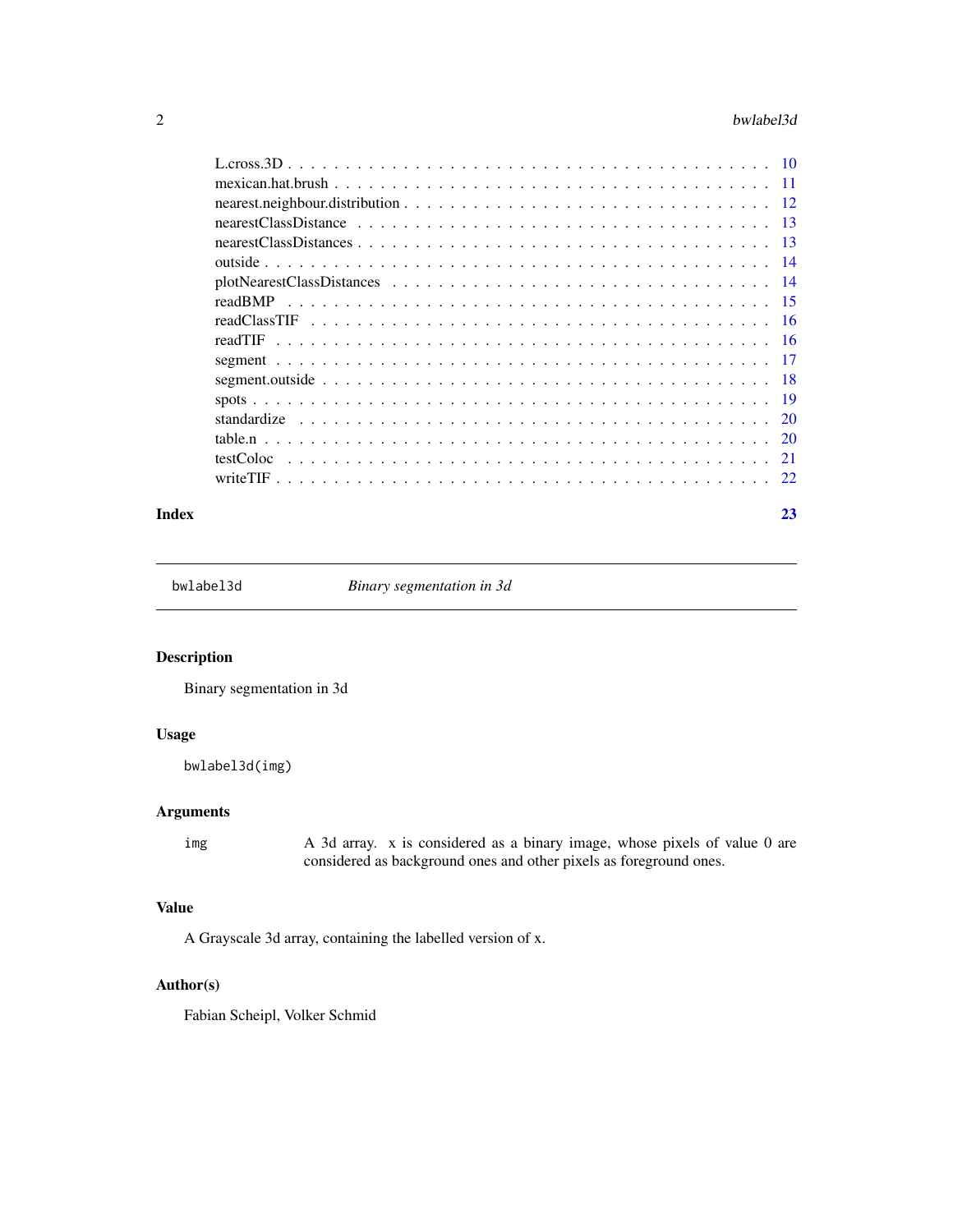<span id="page-2-0"></span>

Computes intensity-weighted centers of objects and their mass (sum of intensities) and size.

#### Usage

```
cmoments3d(mask, ref)
```
#### Arguments

| mask | a labeled stack as returned from bwlabel3d |
|------|--------------------------------------------|
| ref  | the original image stack                   |

# Value

a matrix with the moments of the objects in the stack

#### Author(s)

Volker Schmid

| cnnTest |
|---------|
|         |
|         |

Permutation Test for cross-type nearest neighbor distances

#### Description

Permutation Test for cross-type nearest neighbor distances

#### Usage

```
cnnTest(dist, n1, n2, w = rep(1, n1 + n2), B = 999, alternative = "less",
  returnSample = TRUE, parallel = FALSE, ...)
```

| dist | a distance matrix, the upper n1 x n1 part contains distances between objects of<br>type 1 the lower n2 x n2 part contains distances between objects of type 2 |
|------|---------------------------------------------------------------------------------------------------------------------------------------------------------------|
| n1   | numbers of objects of type 1                                                                                                                                  |
| n2   | numbers of objects of type 2                                                                                                                                  |
| W    | (optional) weights of the objects (length $n1+n2$ )                                                                                                           |
| B    | number of permutations to generate                                                                                                                            |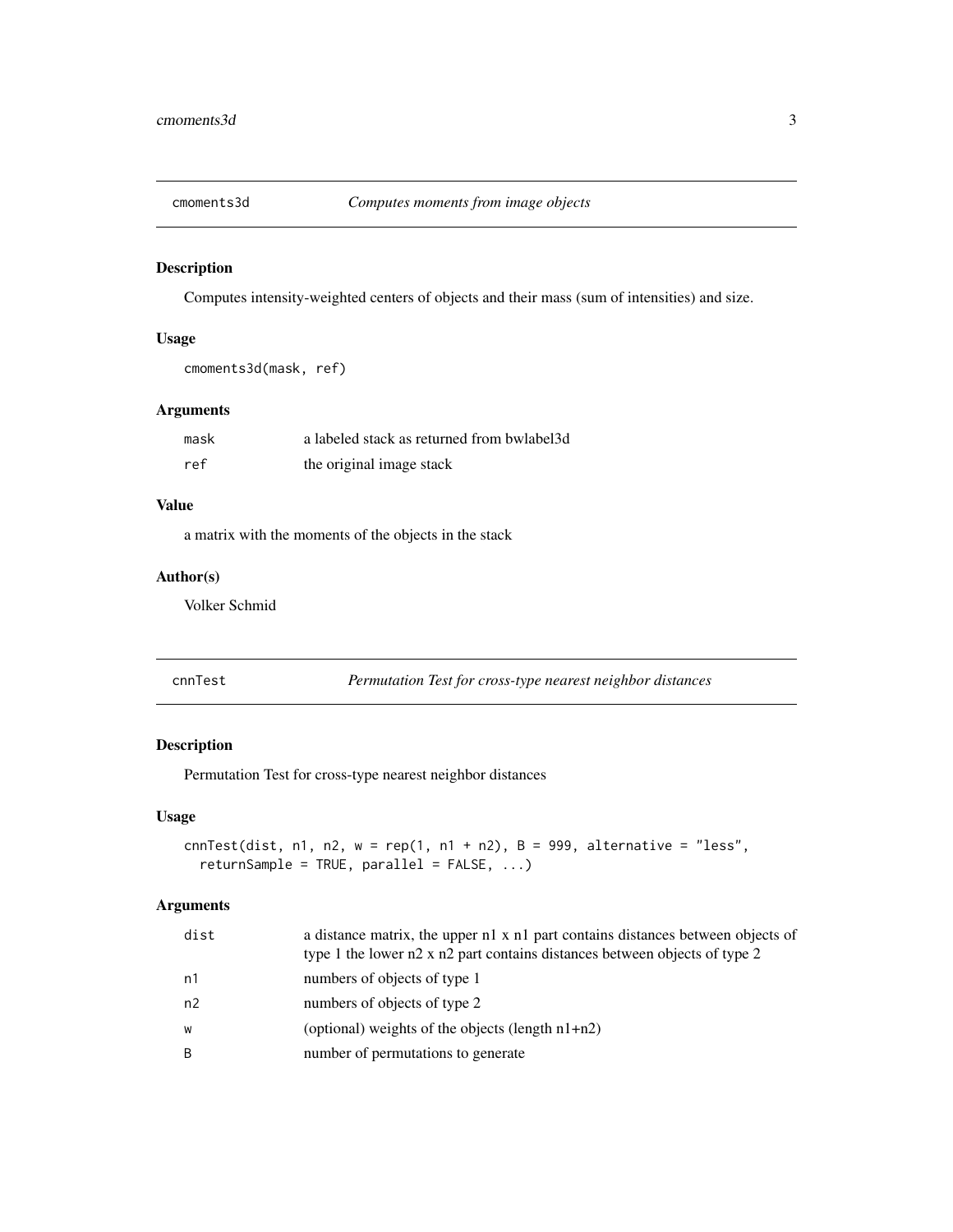<span id="page-3-0"></span>4 crossNN

| alternative  | alternative hypothesis ("less" to test H0:Colocalization) |
|--------------|-----------------------------------------------------------|
| returnSample | return sampled null distibution                           |
| parallel     | Logical. Should we use parallel computing?                |
| $\ddotsc$    | additional arguments for melapply                         |

#### Value

a list with the p.value, the observed weighted mean of the cNN-distances, alternative and (if return-Sample) the simulated null dist

#### Author(s)

Fabian Scheipl

crossNN *Compute cross-type nearest neighbor distances*

# Description

Compute cross-type nearest neighbor distances

#### Usage

 $crossNN(dist, n1, n2, w = rep(1, n1 + n2))$ 

#### Arguments

| dist | a distance matrix, the upper n1 x n1 part contains distances between objects of<br>type 1 the lower n2 x n2 part contains distances between objects of type 2 |
|------|---------------------------------------------------------------------------------------------------------------------------------------------------------------|
| n1   | numbers of objects of type 1                                                                                                                                  |
| n2   | numbers of objects of type 2                                                                                                                                  |
| W    | optional weights of the objects (length $n1+n2$ ), defaults to equal weights                                                                                  |

#### Value

a (n1+n2) x 2 matrix with the cross-type nearest neighbor distances and weights given as the sum of the weights of the involved objects

#### Author(s)

Fabian Scheipl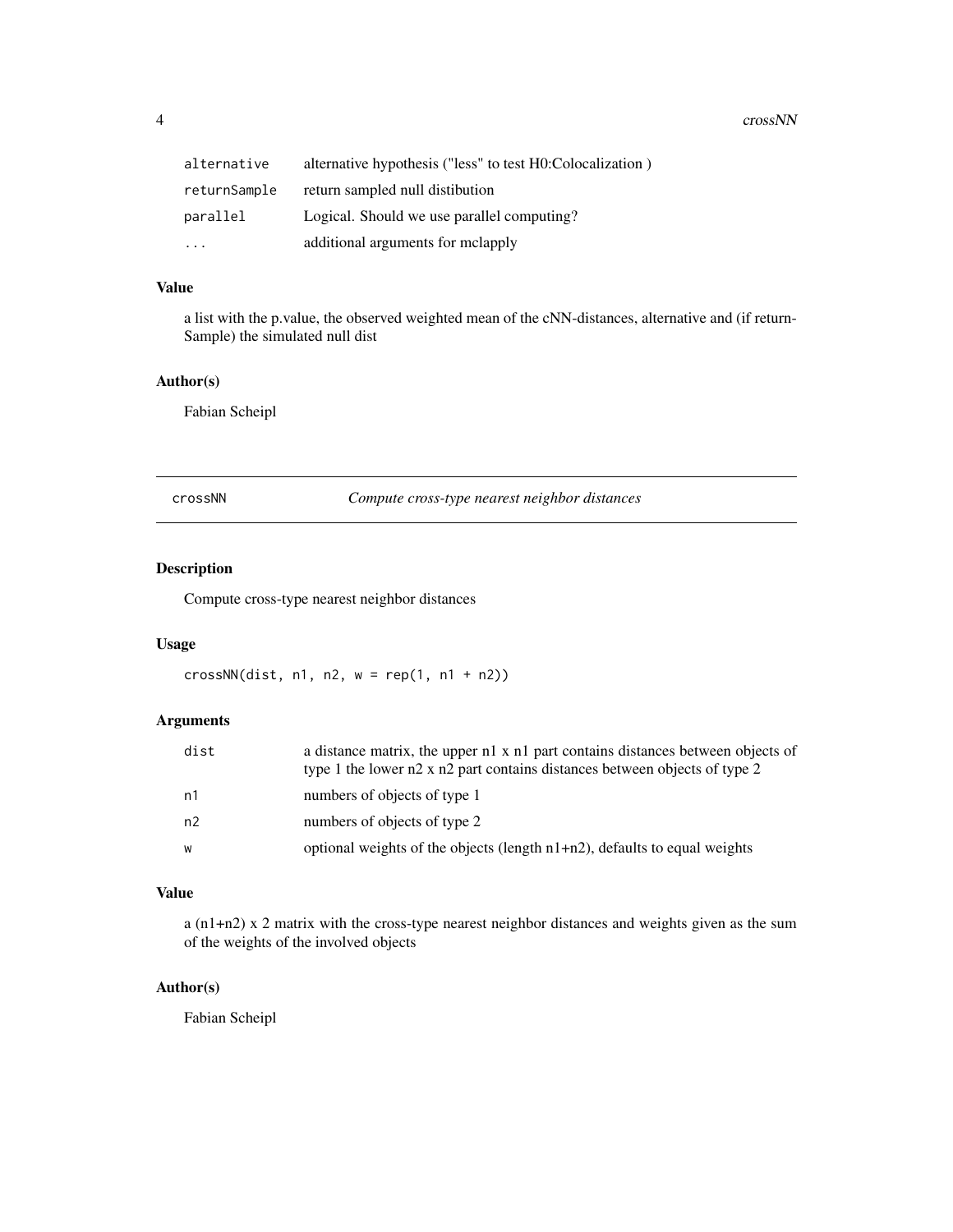<span id="page-4-0"></span>

A function to compute the distance from spots to borders of classes

# Usage

```
distance2border(points, img.classes, x.microns, y.microns, z.microns, class1,
 class2 = NULL, mask = array(TRUE, dim(img.classes)), voxel = FALSE,
 hist = FALSE, main = "Minimal distance to border",
 xlab = "Distance in Microns", xlim = c(-0.3, 0.3), n = 20,
  stats = TRUE, file = NULL, silent = FALSE, parallel = FALSE)
```

| points      | Data frame containing the coordinates of points in microns as X-, Y-, and Z-<br>variables.                                                                                                      |
|-------------|-------------------------------------------------------------------------------------------------------------------------------------------------------------------------------------------------|
| img.classes | 3D array (or image) of classes for each voxel.                                                                                                                                                  |
| x.microns   | Size of image in x-direction in microns.                                                                                                                                                        |
| y.microns   | Size of image in y-direction in microns.                                                                                                                                                        |
| z.microns   | Size of image in z-direction in microns.                                                                                                                                                        |
| class1      | Which class is the reference class. If is null(class2), the function computes the<br>distance of points to the border of class (in img.classes).                                                |
| class2      | Which class is the second reference class. If not is null (class2), the function<br>computes the distance of points from the border between classes class1 and<br>class2. Default: class2=NULL. |
| mask        | Array of mask. Needs to have same dimension as img. classes. Only voxels with<br>mask[i,j,k]==TRUE are used. Default: array(TRUE,dim(img.classes))                                              |
| voxel       | Logial. If TRUE, points coordinates are given as voxels rathers than in microns.                                                                                                                |
| hist        | Automatically plot histogram using hist() function. Default: FALSE.                                                                                                                             |
| main        | If (hist) title of histogramm. Default: "Minimal distance to border".                                                                                                                           |
| xlab        | If (hist) description of x axis. Default: "Distance in Microns".                                                                                                                                |
| xlim        | If (hist) vector of range of x axis (in microns). Default: $c(-3,3)$                                                                                                                            |
| n           | If (hist) number of bins used in hist(). Default: 20.                                                                                                                                           |
| stats       | If (hist) write statistics into plot. Default: TRUE.                                                                                                                                            |
| file        | If (hist) the file name of the produced png. If NULL, the histogram is plotted to<br>the standard device. Default: NULL.                                                                        |
| silent      | if TRUE, function remains silent during running time                                                                                                                                            |
| parallel    | Logical. Can we use parallel computing?                                                                                                                                                         |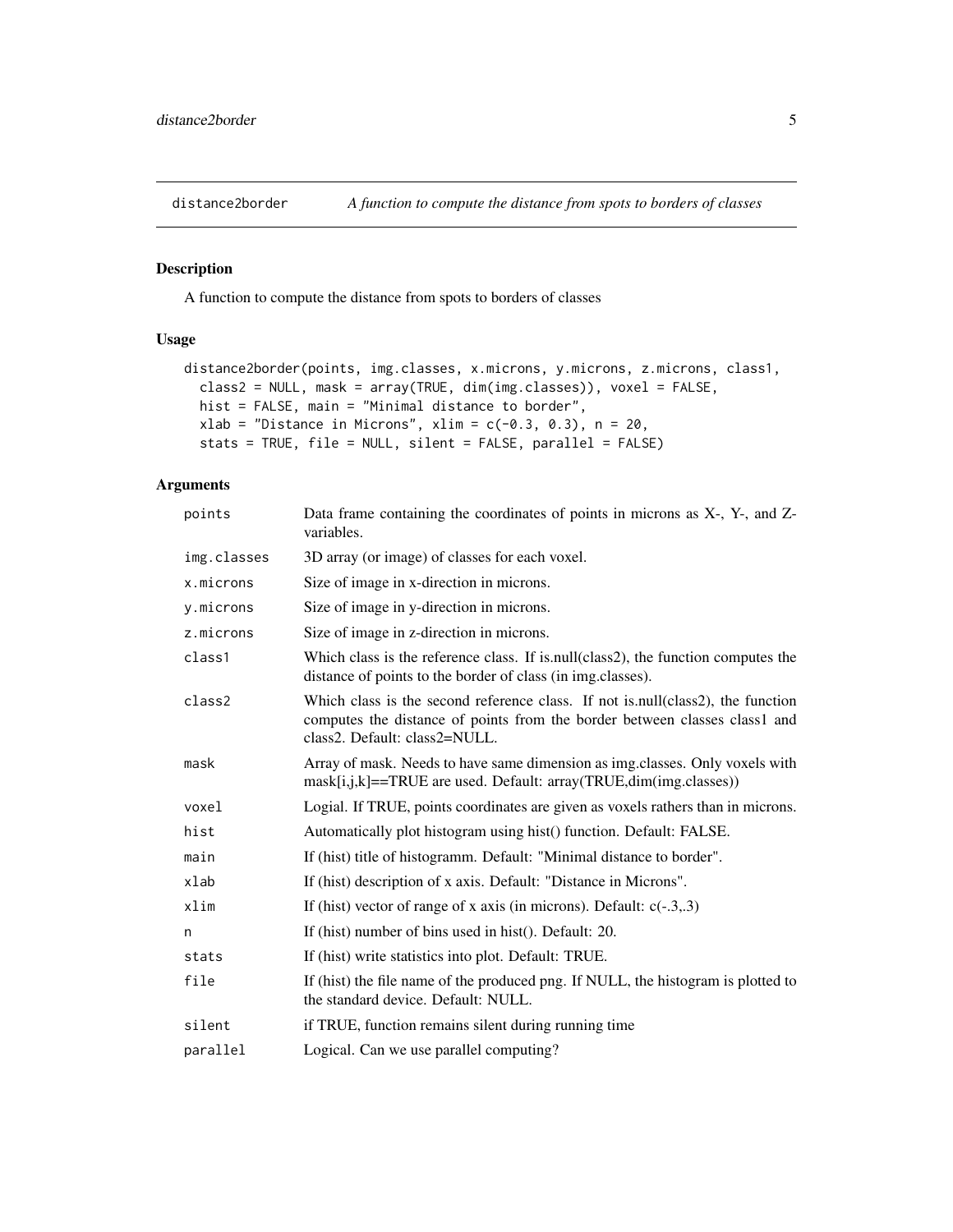#### Details

This function computes the distances from points to the border of a class or the border between two classes. For the latter, only points in these two classes are used.

#### Value

The function returns a vector with distances. Negative values correspond to points lying in class1.

#### Note

Warning: So far no consistency check for arguments is done. E.g., distance2border(randompoints,img.classes=array(1,c(100, will fail with some cryptic error message (because class1 > max(img.classes)).

#### Examples

```
## Not run:
#simulate random data
randompoints<-data.frame("X"=runif(100,0,3),"Y"=runif(100,0,3),"Z"=runif(100,0,.5))
# coordinates in microns!
plot(randompoints$X,randompoints$Y,xlim=c(0,3),ylim=c(0,3),pch=19)
# points in a circle
circlepoints<-read.table(system.file("extdata","kreispunkte.table",
                               package="bioimagetools"),header=TRUE)
plot(circlepoints$X,circlepoints$Y,xlim=c(0,3),ylim=c(0,3),pch=19)
# a circle like image
img<-readTIF(system.file("extdata","kringel.tif",package="bioimagetools"))
img<-array(img,dim(img)) # save as array for easier handling
img(img, z=1)
#and a mask
mask<-readTIF(system.file("extdata","amask.tif",package="bioimagetools"))
img(mask, z=1, col="greyinverted")
xy.microns < -3 # size in x and y direction (microns)z.microns <- 0.5 # size in z direction (microns)
# distance from points to class
d1<-distance2border(randompoints, img, xy.microns, xy.microns, z.microns, class1=1,hist=TRUE)
d2<-distance2border(circlepoints, img, xy.microns, xy.microns, z.microns, class1=1,hist=FALSE)
plot(density(d2),type="l")
lines(c(0,0),c(0,10),lty=3)
lines(density(d1),col="blue")
# use mask, should give some small changes
d3<-distance2border(circlepoints, img, xy.microns, xy.microns, z.microns,
                                                class1=1,mask=mask,hist=FALSE)
plot(density(d2),type="l")
lines(c(0,0),c(0,10),lty=3)
lines(density(d3),col="blue")
```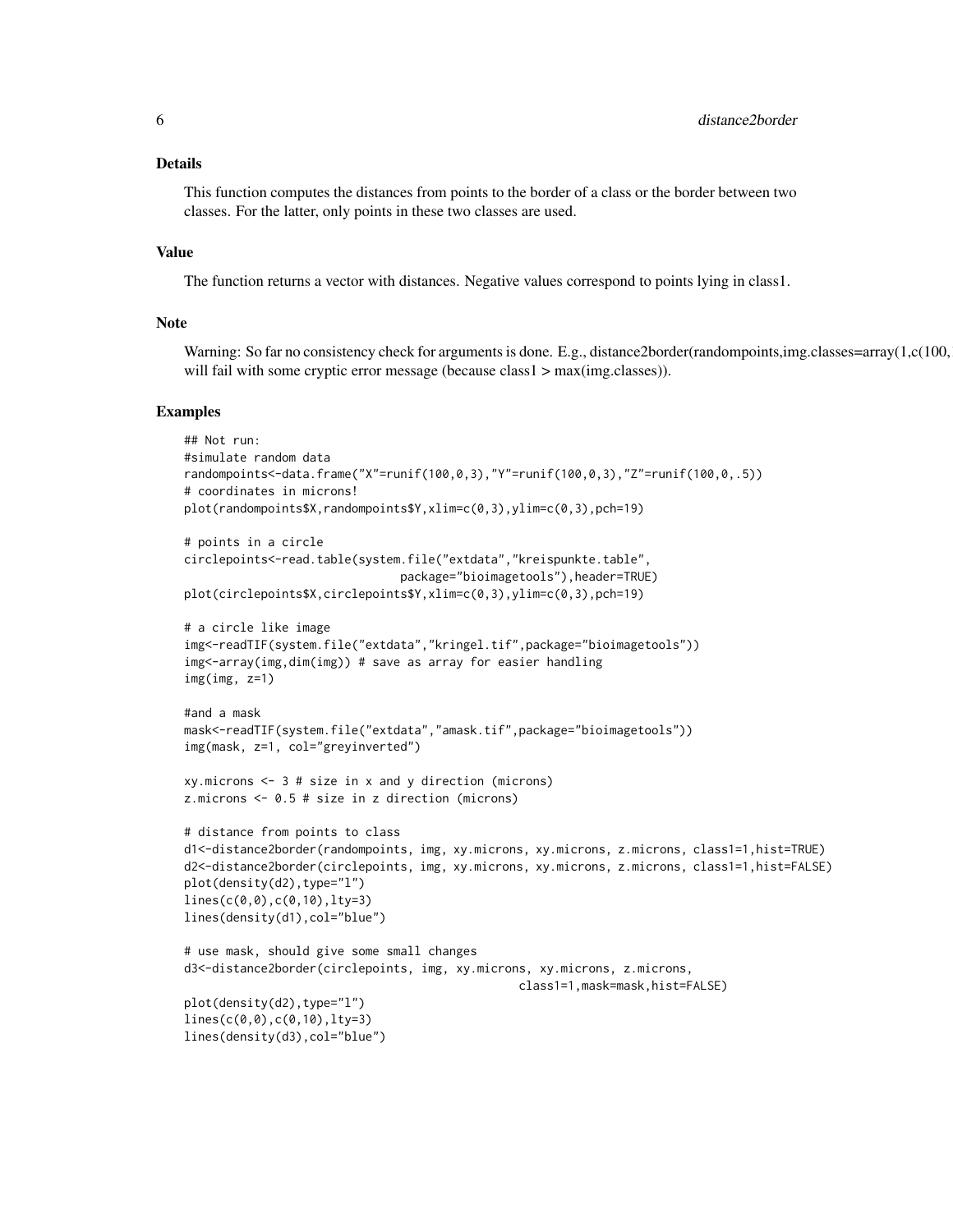#### <span id="page-6-0"></span>filterImage3d 7

```
# distance from border between classes
anotherimg<-img+mask
image(seq(0,3,length=300),seq(0,3,length=300),anotherimg[,,1])
points(circlepoints,pch=19)
d4<-distance2border(circlepoints, anotherimg, xy.microns, xy.microns, z.microns,
                                                               class1=1,class2=2)
plot(density(d4),lwd=2)
# this should give the same answer
d5<-distance2border(circlepoints, anotherimg, xy.microns, xy.microns, z.microns,
                                                                class1=2,class2=1)
lines(density(-d5),lty=3,col="blue",lwd=1.5)
## End(Not run)
```
filterImage3d *Apply filter to 3D images*

#### Description

A filter is applied to a 3D array representing an image. So far only variance filters are supported.

#### Usage

```
filterImage3d(img, filter = "var", window, z.scale = 1, silent = FALSE)
```
#### Arguments

| img     | is a 3d arrary representing an image.                                           |
|---------|---------------------------------------------------------------------------------|
| filter  | is the filter to be applied. Options: var: Variance filter.                     |
| window  | half size of window; i.e. window=1 uses a window of 3 voxels in each direction. |
| z.scale | ratio of voxel dimension in x/y direction and z direction.                      |
| silent  | Logical. If FALSE, information on progress will be printed.                     |

#### Value

Multi-dimensional array of filtered image data.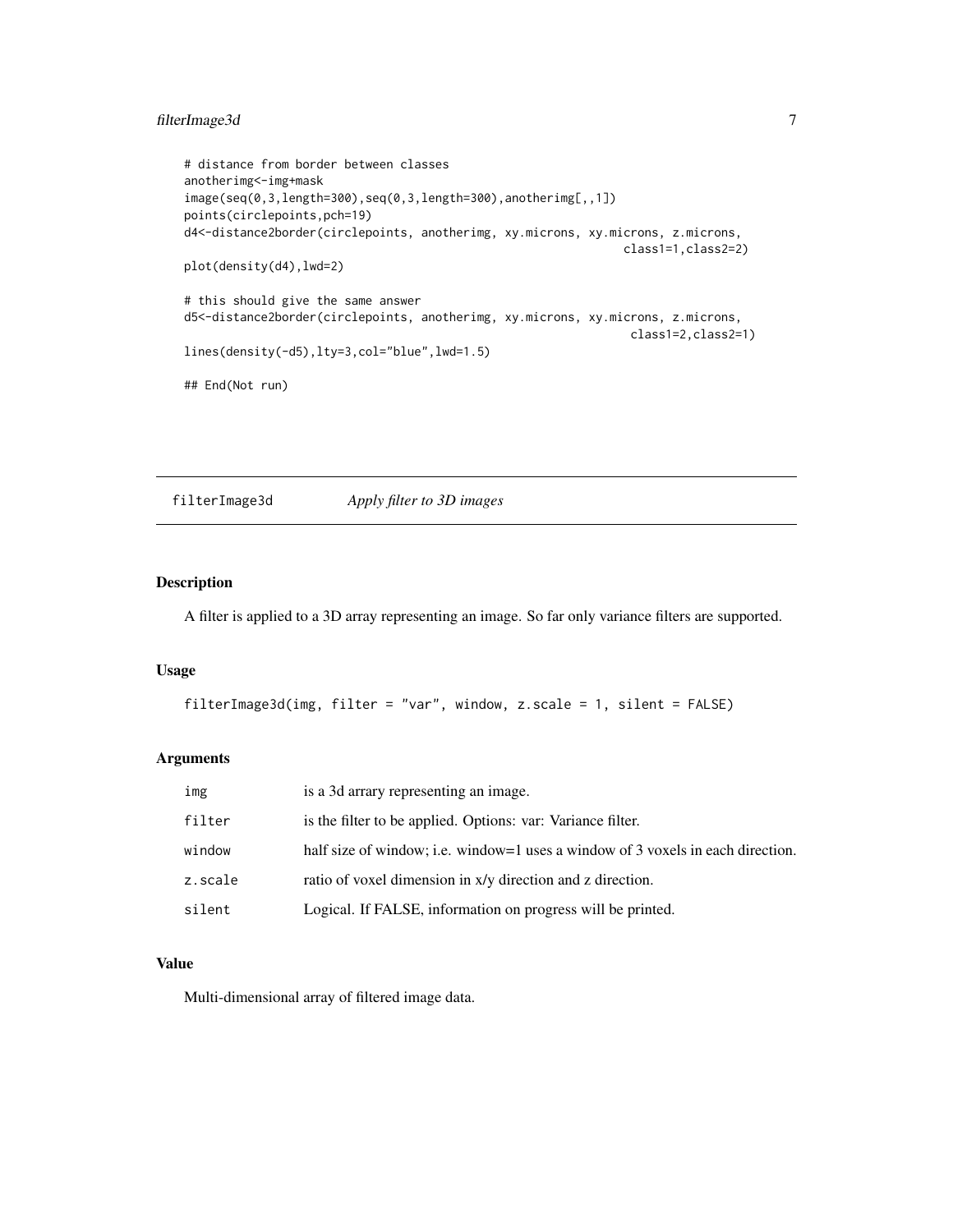<span id="page-7-0"></span>

Choose a folder interactively by choosing a file in that folder.

#### Usage

folder.choose()

#### Value

A character vector of length one giving the folder path.

img *image for microscopy*

# Description

image for microscopy

#### Usage

 $img(x, z = NULL, ch = NULL, mask = NULL, col = "grey", low = NULL,$  $up = NULL, ...)$ 

#### Arguments

| X    | Image, 2D or 3D Matrix                                                                                                                                                               |
|------|--------------------------------------------------------------------------------------------------------------------------------------------------------------------------------------|
| z    | slice to show, default: NULL, expects x to be 2d or 2d+channels                                                                                                                      |
| ch   | channel. Default: NULL, either only one channel, rgb or channel will be as-<br>sumed from col                                                                                        |
| mask | mask for image, voxel outside the mask will be transparent (default: NULL, no<br>mask)                                                                                               |
| col  | Color, either a character ("grey", "greyinvert", "red" ("r"), "green" ("g") or "blue"<br>("b"), rgb" for 3D matrices), a vector of character with hex rgb values or a func-<br>tion. |
| low  | minimal value of shown intensity. Default: NULL: use $min(x, na.rm = TRUE)$ .                                                                                                        |
| up   | maximal value of shown intensity. Default: NULL: use $max(x, na.rm = TRUE)$ .                                                                                                        |
| .    | other parameters for graphics::image.                                                                                                                                                |
|      |                                                                                                                                                                                      |

#### Value

no return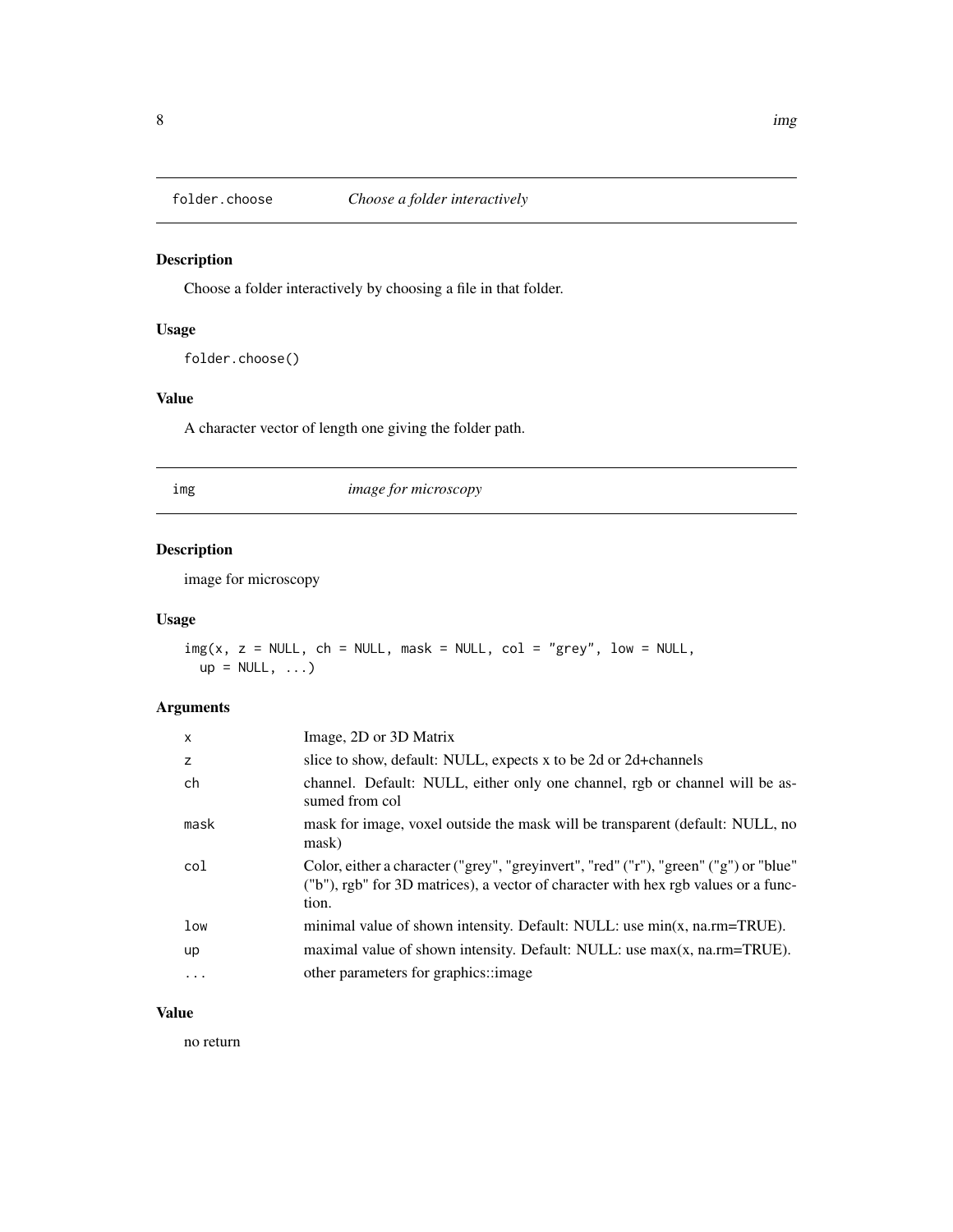<span id="page-8-0"></span>

Computing the intensity of a 3d point pattern using kernel smoothing.

# Usage

```
intensity3D(X, Y, Z, bw = NULL, psz = 25, kernel = "Square")
```
# Arguments

| $\mathsf{X}$ | X coordinate                                                     |
|--------------|------------------------------------------------------------------|
| Υ            | Y coordinate                                                     |
| 7            | Z coordinate                                                     |
| bw           | bandwidth                                                        |
| psz          | pointsize used for discretization (large: fast, but not precise) |
| kernel       | "Square" or "Uniform"                                            |

#### Value

3d Array

#### Description

Calculates an estimate of the cross-type K-function for a multitype point pattern.

#### Usage

```
K.cross.3D(X, Y, Z, X2, Y2, Z2, psz = 25, width = 1, intensity = NULL,
  intensity2 = NULL, parallel = FALSE, verbose = FALSE)
```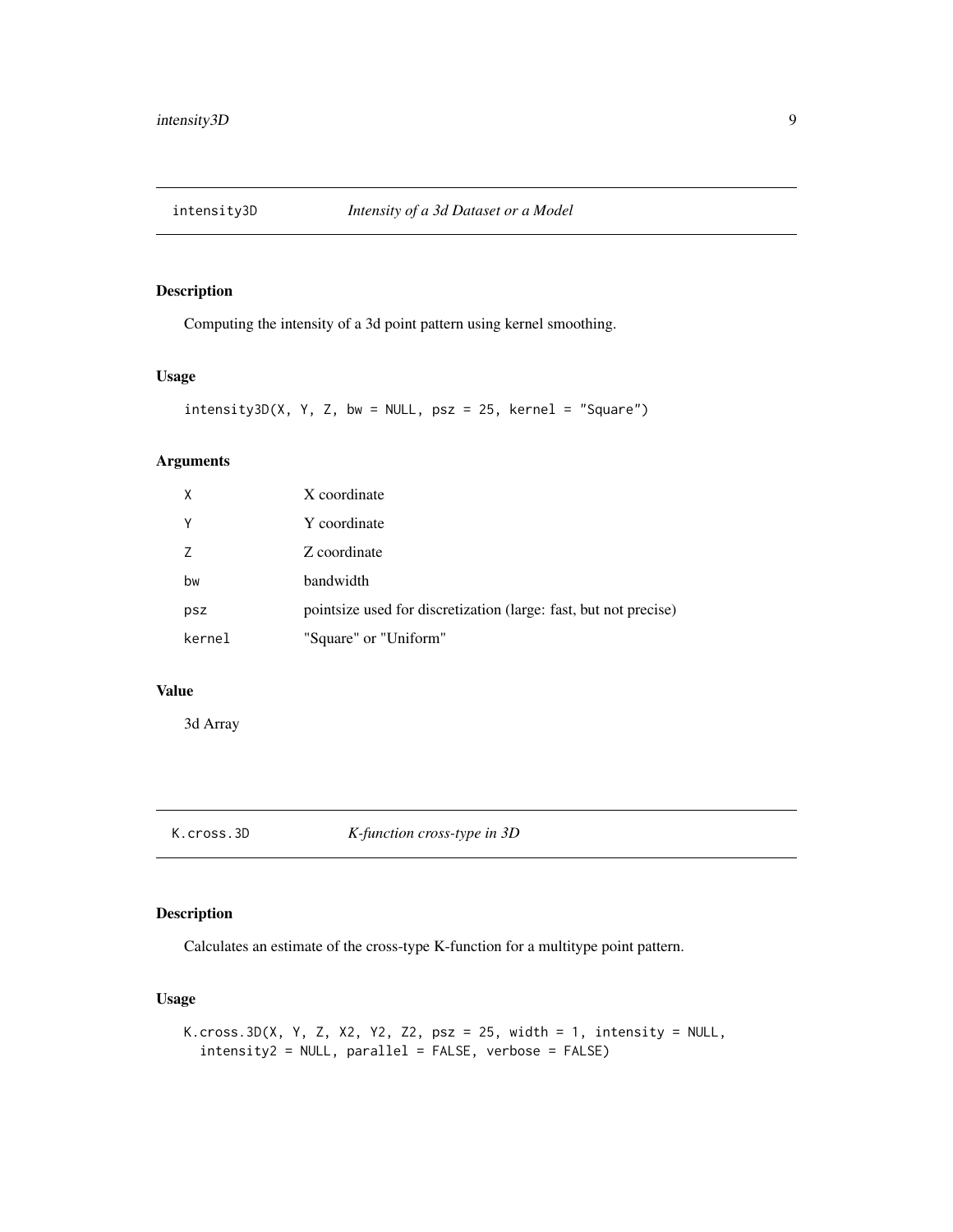# Arguments

| Χ         | X coordinate of first observed point pattern in microns.                                              |
|-----------|-------------------------------------------------------------------------------------------------------|
| Υ         | Y coordinate                                                                                          |
| Ζ         | Z coordinate                                                                                          |
| X2        | X coordinate of second observed point pattern                                                         |
| Y2        | Y coordinate                                                                                          |
| Z2        | Z coordinate                                                                                          |
| psz       | pointsize used for discetization. Smaller values are more precise, but need more<br>computation time. |
| width     | maximum distance                                                                                      |
| intensity | intensity of first pattern. Only if                                                                   |
|           |                                                                                                       |

 $\lambda(s)! = \lambda$ 

| intensity2 | intensity of second pattern             |
|------------|-----------------------------------------|
| parallel   | Logical. Can we use parallel computing? |
| verbose    | Plot verbose information                |

# Value

a list of breaks and counts.

.

|  | L.cross.3D | L-function cross-type in 3d |
|--|------------|-----------------------------|
|--|------------|-----------------------------|

# Description

Calculates an estimate of the cross-type L-function for a multitype point pattern.

# Usage

```
L.cross.3D(X, Y, Z, X2, Y2, Z2, psz = 25, width = 1, intensity = NULL,
  intensity2 = NULL, parallel = FALSE, verbose = FALSE)
```

| X              | X coordinate of first observed point pattern in microns. |
|----------------|----------------------------------------------------------|
| Y              | Y coordinate                                             |
| 7              | Z coordinate                                             |
| X <sub>2</sub> | X coordinate of second observed point pattern            |
| Y2             | Y coordinate                                             |

<span id="page-9-0"></span>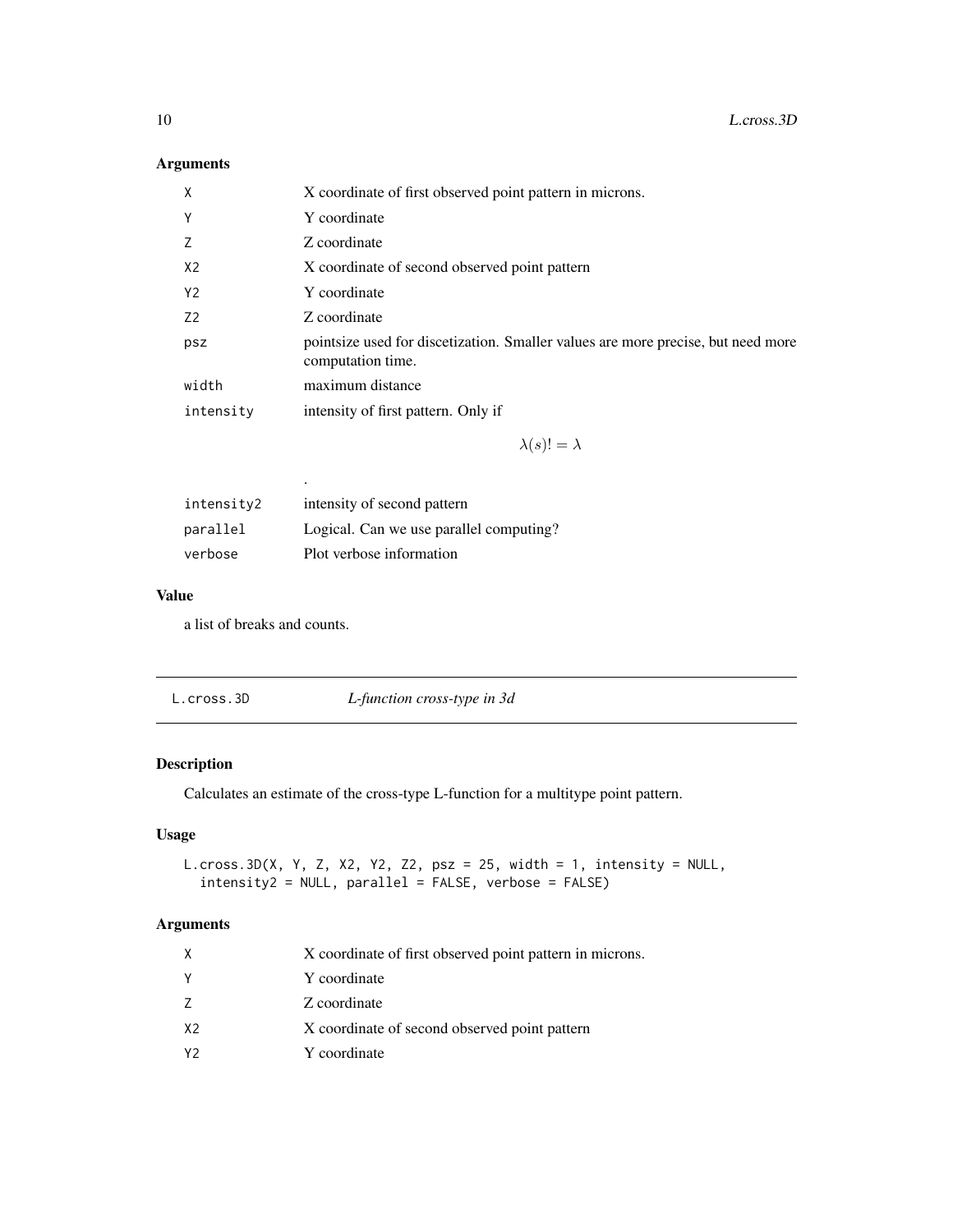<span id="page-10-0"></span>

| Z <sub>2</sub> | Z coordinate                                                                                          |
|----------------|-------------------------------------------------------------------------------------------------------|
| psz            | pointsize used for discetization. Smaller values are more precise, but need more<br>computation time. |
| width          | maximum distance                                                                                      |
| intensity      | intensity of first pattern. Only if                                                                   |
|                |                                                                                                       |

 $\lambda(s)! = \lambda$ 

| intensity2 | intensity of second pattern             |
|------------|-----------------------------------------|
| parallel   | Logical. Can we use parallel computing? |
| verbose    | Plot verbose information                |

# Value

a list of breaks and counts.

.

mexican.hat.brush *Mexican hat brush to use with filter2*

# Description

Mexican hat brush to use with filter2

# Usage

mexican.hat.brush( $n = 7$ , sigma $2 = 1$ )

# Arguments

| n      | size of brush      |
|--------|--------------------|
| sigma2 | standard deviation |

#### Value

brush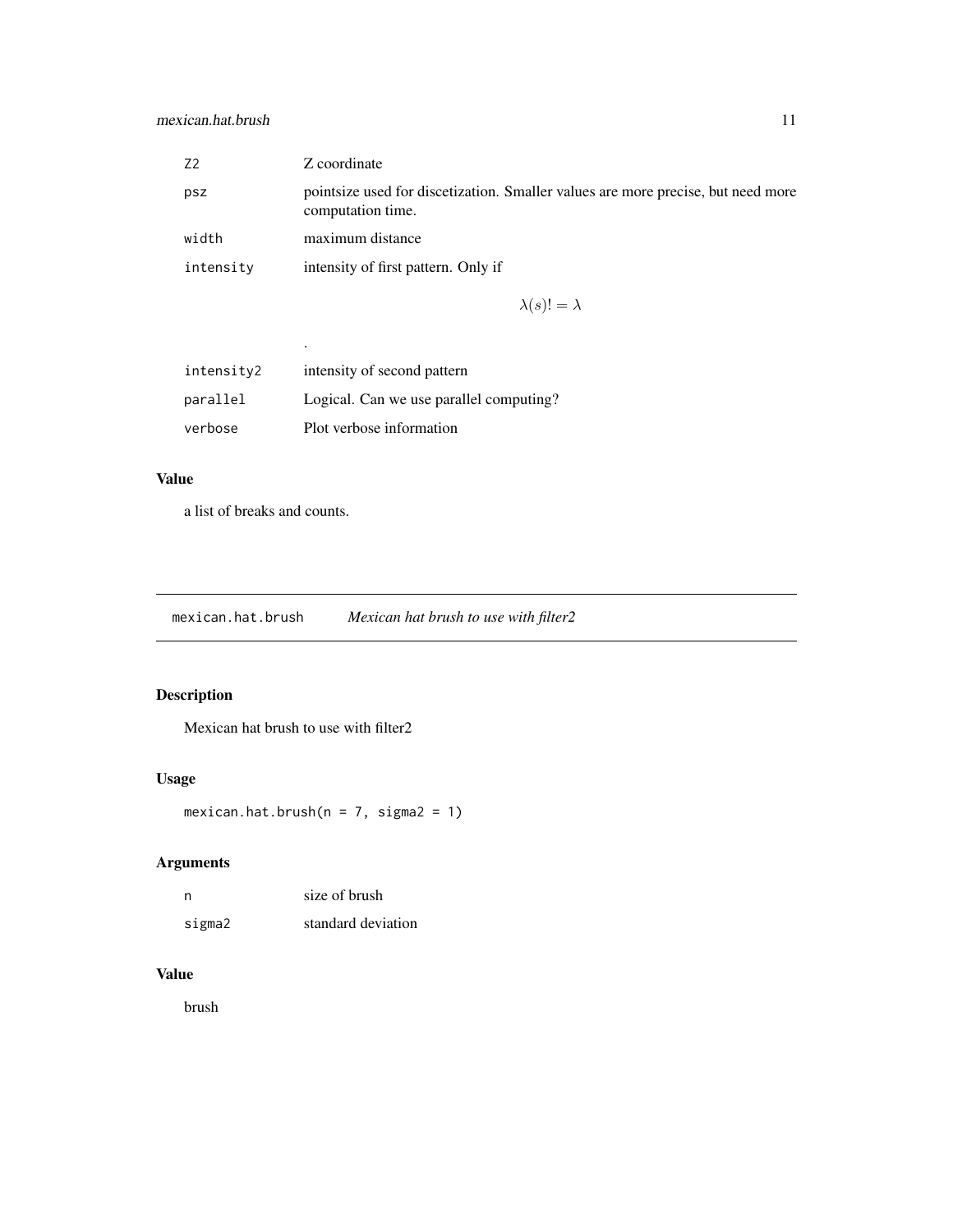<span id="page-11-0"></span>nearest.neighbour.distribution

*Nearest neighbour distribution (D curve)*

#### Description

Nearest neighbour distribution (D curve)

#### Usage

```
nearest.neighbour.distribution(X, Y, Z, X2 = X, Y2 = Y, Z2 = Z,
  same = TRUE, psz = 25, main = "Nearest neighbour distribution",
  file = NULL, return = FALSE)
```
#### Arguments

| X              | X coordinates of point pattern 1                           |
|----------------|------------------------------------------------------------|
| Y              | Y coordinates of point pattern 1                           |
| 7              | Z coordinates of point pattern 1                           |
| X <sub>2</sub> | X coordinates of point pattern 2                           |
| Y <sub>2</sub> | Y coordinates of point pattern 2                           |
| Z <sub>2</sub> | Z coordinates of point pattern 2                           |
| same           | binary, FLASE for cross D curve                            |
| psz            | pointsize for discretization                               |
| main           | Title for graphic                                          |
| file           | File name for PNG file. If NULL, plots to standard device. |
| return         | Logical. Return histogramm?                                |

#### Value

histogramm of nearest neighbours

# Examples

```
p<-read.csv(system.file("extdata","cell.csv",package="bioimagetools"))
nearest.neighbour.distribution(p$X,p$Y,p$Z)
```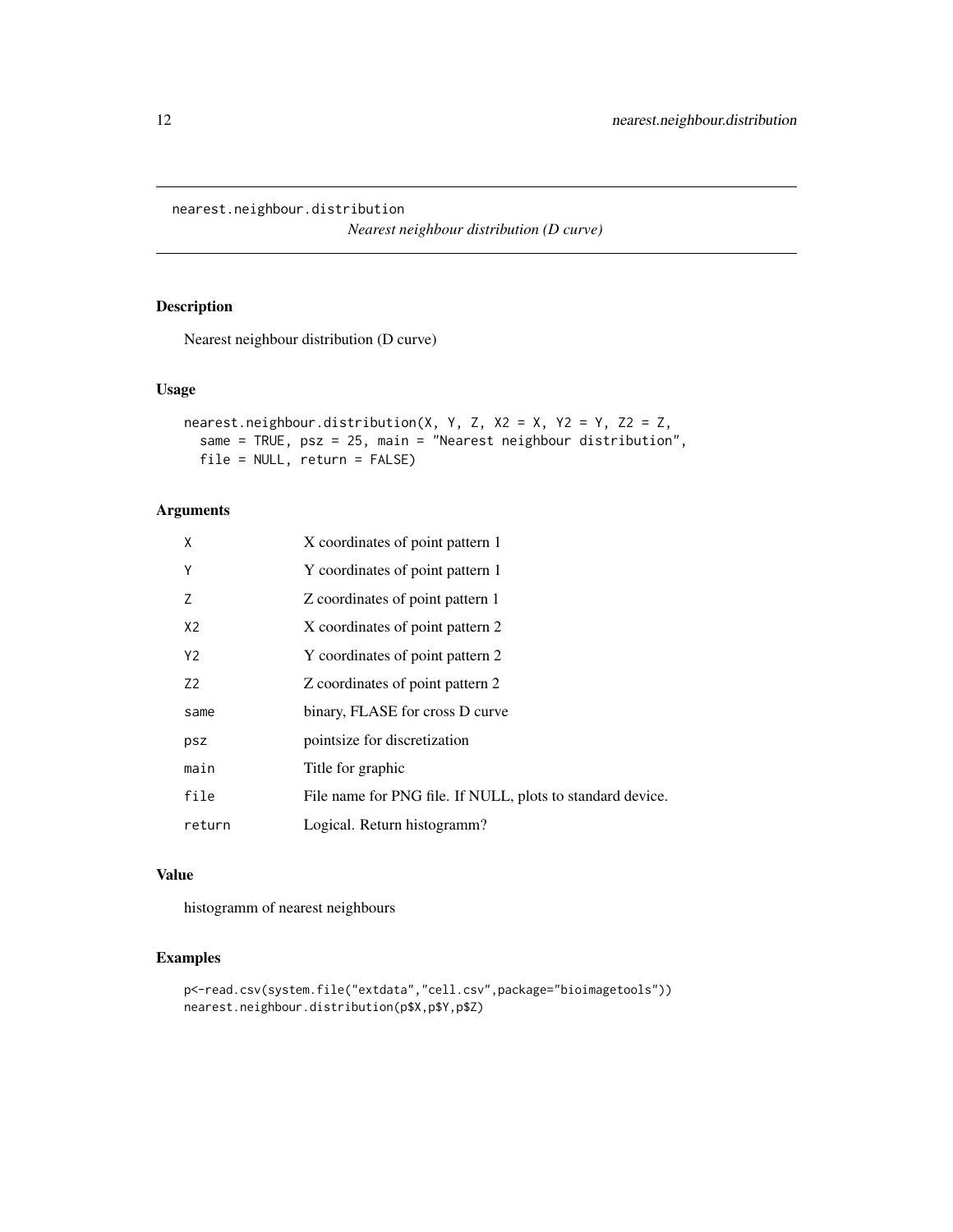<span id="page-12-0"></span>nearestClassDistance *Title Find distance to next neighbour of a specific class*

#### Description

Title Find distance to next neighbour of a specific class

#### Usage

```
nearestClassDistance(coord, img, class, voxelsize, step = 0)
```
#### Arguments

| coord     | coordinate of relevant voxel                               |
|-----------|------------------------------------------------------------|
| img       | image array of classes                                     |
| class     | class to find                                              |
| voxelsize | vector of length three. size of voxel in X-/Y-/Z-direction |
| step      | size of window to start with                               |

#### Value

distance to nearest voxel of class "class"

nearestClassDistances *Find all distances to next neighbour of all classes*

#### Description

Find all distances to next neighbour of all classes

#### Usage

```
nearestClassDistances(img, voxelsize = NULL, size = NULL, classes = 7,
 silent = FALSE, cores = 1)
```

| img       | Image array of classes                                                 |
|-----------|------------------------------------------------------------------------|
| voxelsize | Real size of voxels in microns.                                        |
| size      | Real size of image in microns. Either size or voxelsize must be given. |
| classes   | Number of classes                                                      |
| silent    | Remain silent?                                                         |
| cores     | Number of cores available for parallel computing                       |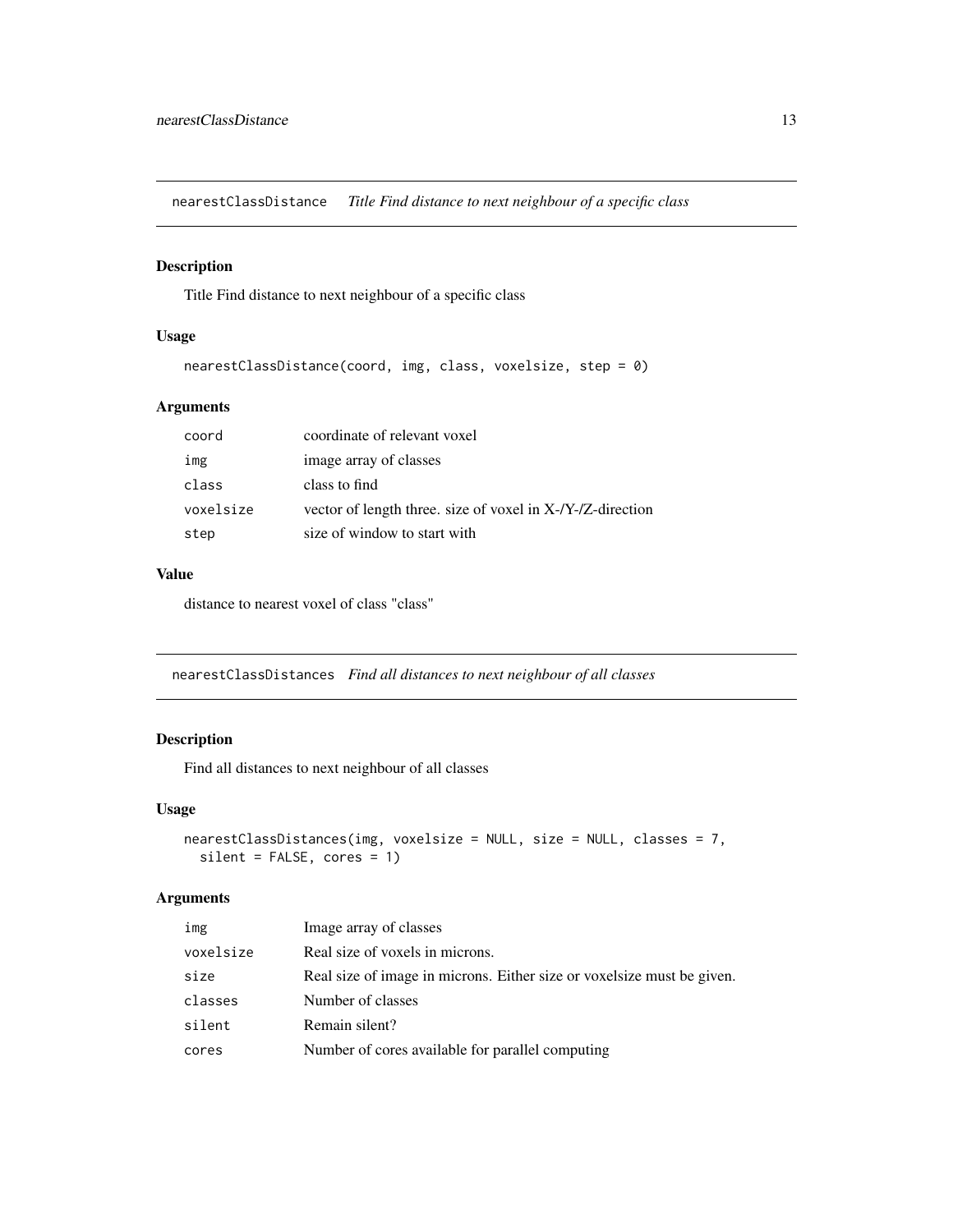# <span id="page-13-0"></span>Value

array with distances

outside *Segmentation of the background of 3D images based on classes*

# Description

Segmentation of the background of 3D images based on classes

#### Usage

```
outside(img, what, blobsize = 1)
```
#### Arguments

| img      | is a 3d arrary representing an image.                                                                                                                                                 |
|----------|---------------------------------------------------------------------------------------------------------------------------------------------------------------------------------------|
| what     | is an integer of the class of the background.                                                                                                                                         |
| blobsize | is an integer, representing the minimal diameter for bridges from the outside.<br>E.g., a blobsize=3 allows for holes of size $2^*(\text{blosize-1})=4$ in the edge of the<br>object. |

#### Value

A binary 3d array: 1 outside the object, 0 inside the object

plotNearestClassDistances

*Title Plot nearest class distances*

#### Description

Title Plot nearest class distances

# Usage

```
plotNearestClassDistances(distances, method, classes = length(distances),
 ylim = c(0, 1), qu = 0.01, m from = NULL)
```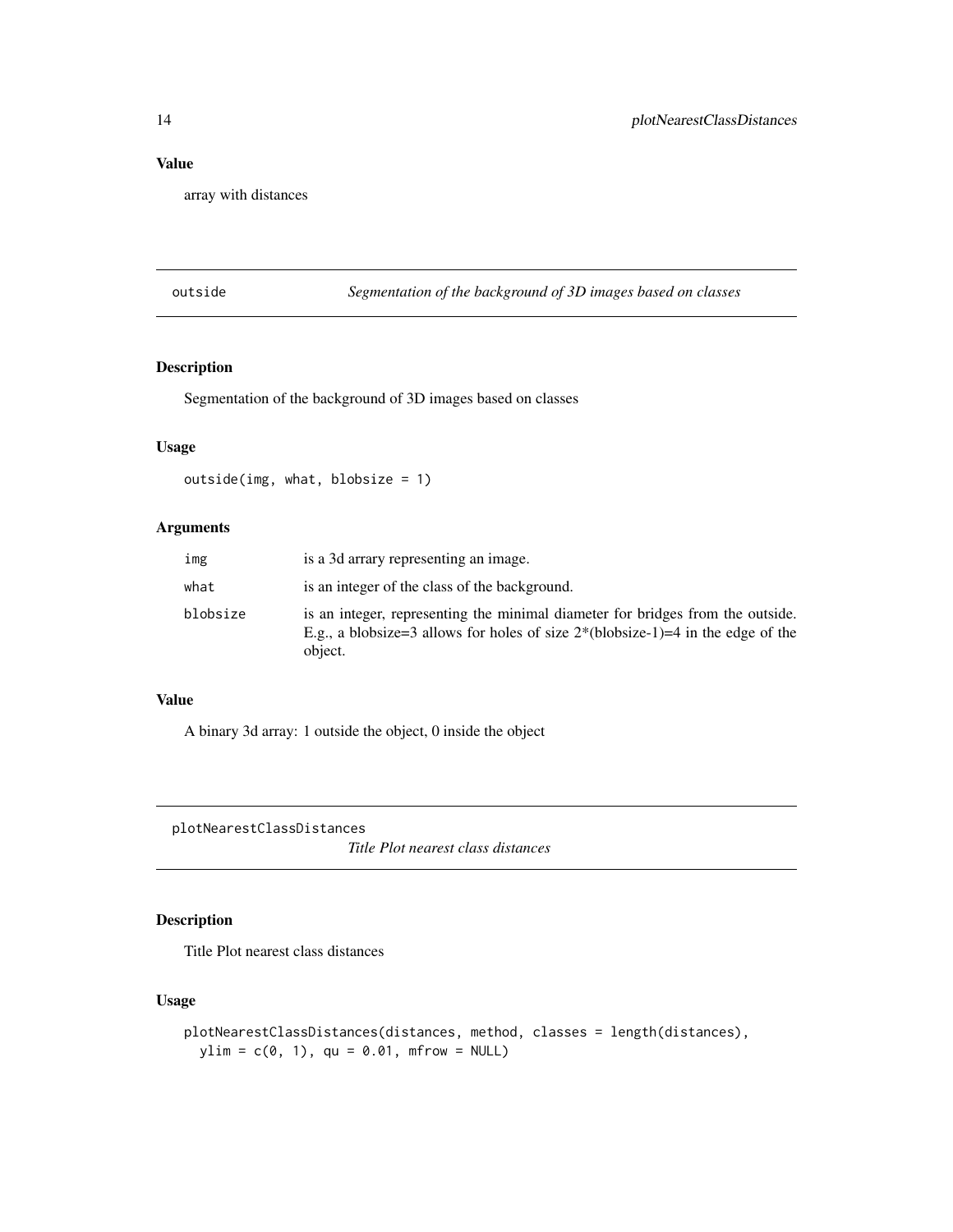#### <span id="page-14-0"></span>readBMP 15

# Arguments

| distances | list of list with distances as produced by nearestClassDistances()        |
|-----------|---------------------------------------------------------------------------|
| method    | "boxplot", "min" or "quantile"                                            |
| classes   | number of classes, default=7                                              |
| vlim      | limits for distances, default= $c(0,1)$                                   |
| qu        | quantile for method="quantile"; default 0.01                              |
| mfrow     | mfrow option forwarded to par; default NULL, computes some optimal values |

# Value

plots

#### readBMP *Read bitmap files*

# Description

Read 2D grey-value BMP files

#### Usage

readBMP(file)

#### Arguments

file A character vector of file names or URLs.

#### Value

Returns a matrix with BMP data as integer.

#### Author(s)

Volker J. Schmid

# Examples

```
bi<-readBMP("http://www.statistik.lmu.de/institut/ag/bioimg/bit/ratbert.bmp")
image(bi,col=grey(seq(1,0,length=100)))
```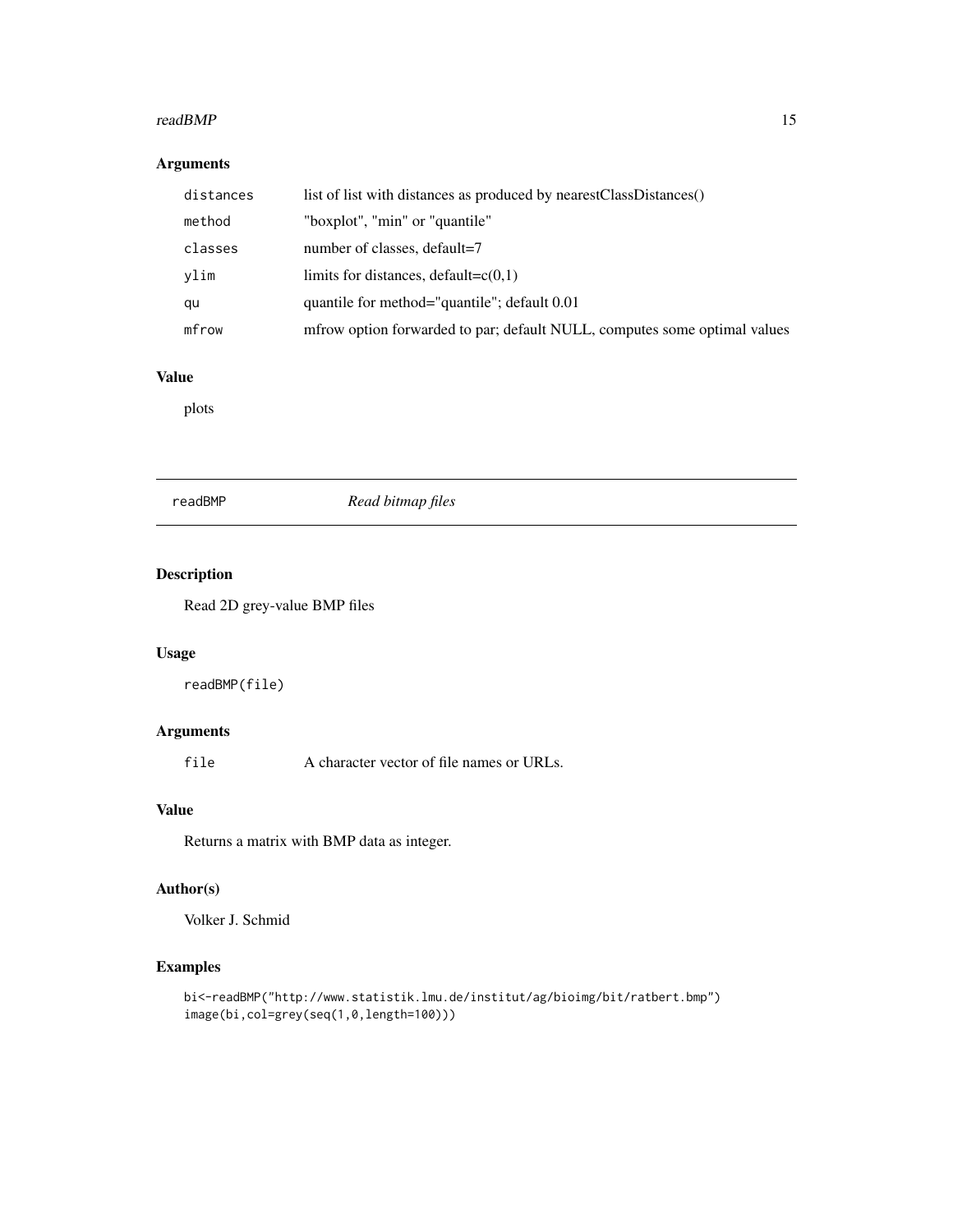<span id="page-15-0"></span>

Read TIF file with classes

#### Usage

readClassTIF(file, n = 7)

# Arguments

| file | file              |
|------|-------------------|
| n    | number of classes |

# Value

array

readTIF *Read tif stacks*

# Description

Read tif stacks

# Usage

```
readTIF(file = file.choose(), native = FALSE, as.is = FALSE,
 channels = NULL)
```
# Arguments

| file     | Name of the file to read from.                                                                                                                                                     |
|----------|------------------------------------------------------------------------------------------------------------------------------------------------------------------------------------|
| native   | determines the image representation - if FALSE (the default) then the result is<br>an array, if TRUE then the result is a native raster representation (suitable for<br>plotting). |
| as.is    | attempt to return original values without re-scaling where possible                                                                                                                |
| channels | number of channels                                                                                                                                                                 |

# Value

3d or 4d array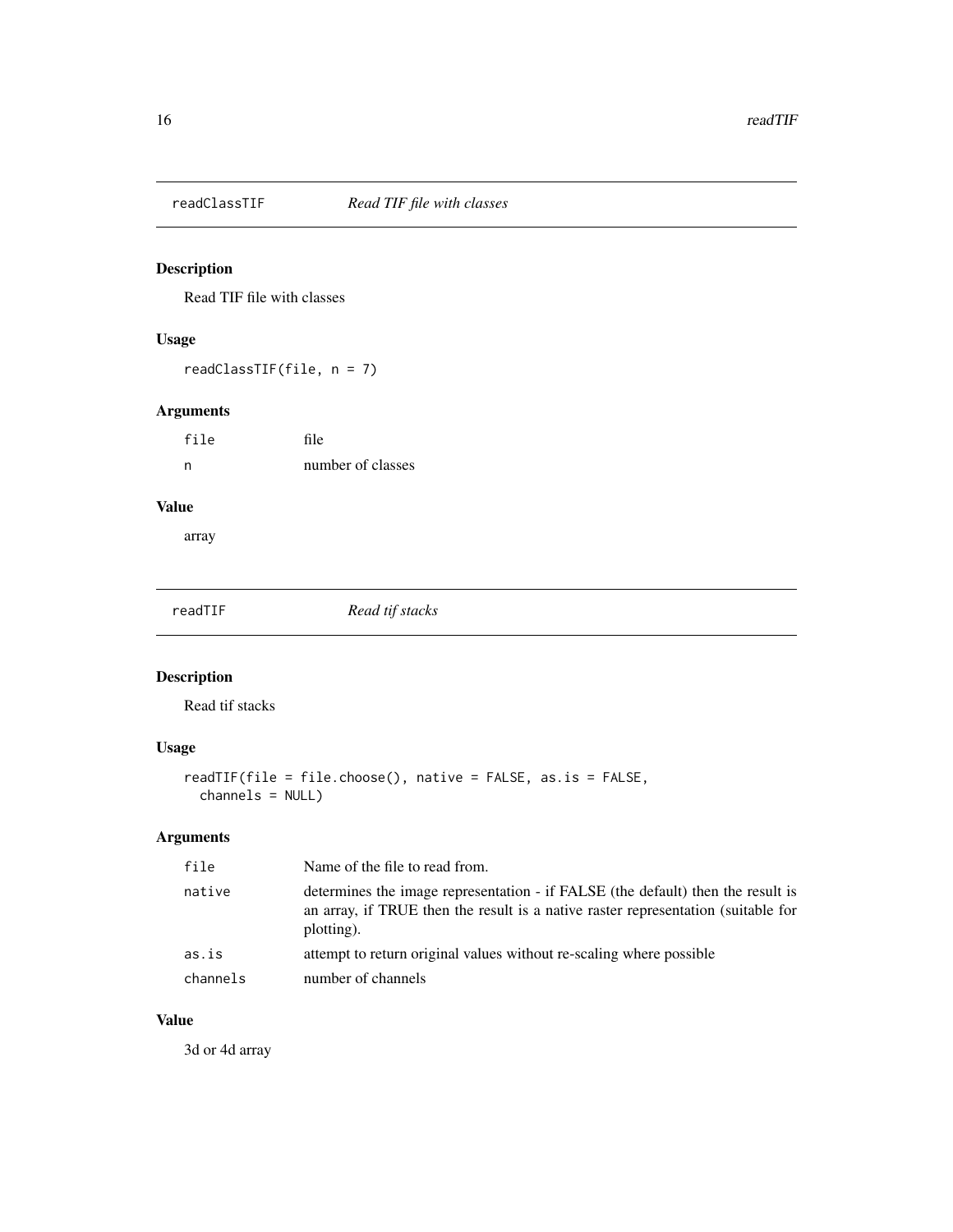#### <span id="page-16-0"></span>segment and the segment of  $\sim$  17

#### Examples

```
kringel <- readTIF(system.file("extdata","kringel.tif",package="bioimagetools"))
img(kringel)
```

| segment |  |  |
|---------|--|--|
|         |  |  |

segment *Segmentation of 3D images using EM algorithms*

#### Description

egmentation of 3D images using EM algorithms

#### Usage

```
segment(img, nclust, beta, z.scale = 0, method = "cem", varfixed = TRUE,
 maxit = 30, mask = array(TRUE, dim(img)), priormu = rep(NA, nclust),
 priormusd = rep(NULL, nclust), min.eps = 10^{4} -7 },
  inforce.nclust = FALSE, start = NULL, silent = FALSE)
```

| img       | is a 3d arrary representing an image.                                                                                                    |
|-----------|------------------------------------------------------------------------------------------------------------------------------------------|
| nclust    | is the number of clusters/classes to be segmented.                                                                                       |
| beta      | is a matrix of size no lust x no lust, representing the prior weight of classes neigh-<br>bouring each other.                            |
| z.scale   | ratio of voxel dimension in x/y direction and z direction. Will be multiplied on<br>beta for neighbouring voxel in z direction.          |
| method    | only "cem" classification EM algorithm implemented.                                                                                      |
| varfixed  | is a logical variable. If TRUE, variacne is equal in each class.                                                                         |
| maxit     | is the maximum number of iterations.                                                                                                     |
| mask      | is a logical array, representing the voxels to be used in the segmentation.                                                              |
| priormu   | is a vector with mean of the normal prior of the expected values of all classes.<br>Default is NA, which represents no prior assumption. |
| priormusd | is a vector with standard deviations of the normal prior of the expected values<br>of all classes.                                       |
| min.eps   | stop criterion. Minimal change in sum of squared estimate of mean in order to<br>stop.                                                   |
|           | inforce.nclust if TRUE enforces number of clusters to be nclust. Otherwise classes might be<br>removed during algorithm.                 |
| start     | $\overline{\mathcal{C}}$                                                                                                                 |
| silent    | if TRUE, function remains silent during running time                                                                                     |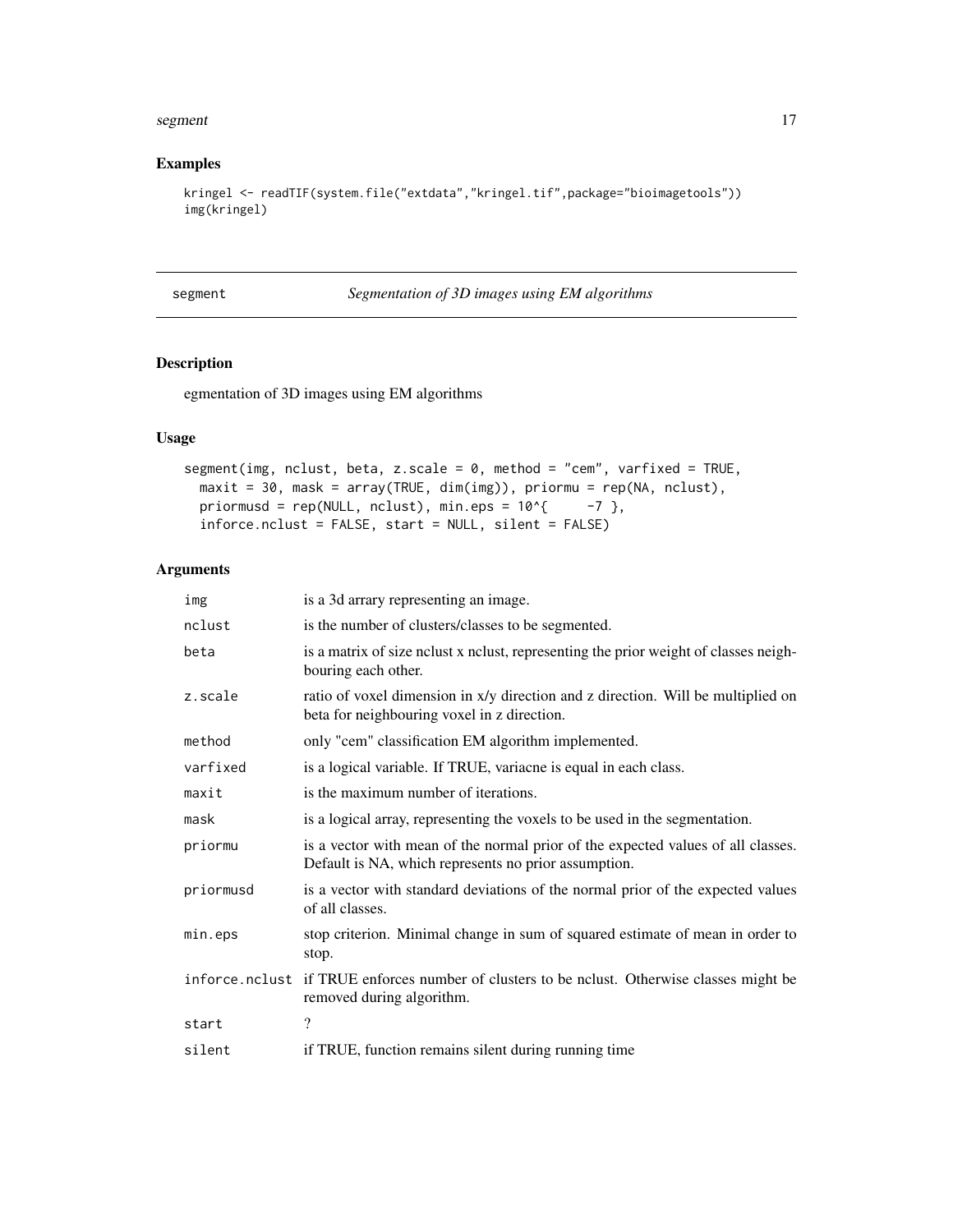#### Value

A list with "class": 3d array of class per voxel; "mu" estimated means; "sigma": estimated standard deviations.

#### Examples

```
## Not run:
original<-array(1,c(300,300,50))
for (i in 1:5)original[(i*60)-(0:20),,]<-original[(i*60)-(0:20),,]+1
for (i in 1:10)original[,(i*30)-(0:15),]<-original[,(i*30)-(0:15),]+1
original[,,26:50]<-4-aperm(original[,,26:50],c(2,1,3))
img<-array(rnorm(300*300*50,original,.2),c(300,300,50))
img<-img-min(img)
img<-img/max(img)
try1<-segment(img,3,beta=0.5,z.scale=.3)
print(sum(try1$class!=original)/prod(dim(original)))
beta<-matrix(rep(-.5,9),nrow=3)
beta<-beta+1.5*diag(3)
try2<-segment(img,3,beta,z.scale=.3)
print(sum(try2$class!=original)/prod(dim(original)))
par(mfrow=c(2,2))
img(original)
img(img)
img(try1$class)
img(try2$class)
## End(Not run)
```
segment.outside *Segmentation of the background of 3D images based on automatic threshold*

#### Description

Segmentation of the background of 3D images. Starting from the borders of the image, the algorithm trys to find the edges of an object in the middle of the image. From this, a threshold for the edge is defined automatically. The function then return the a logical array representing voxel inside the object.

#### Usage

```
segment.outside(img, blobsize = 1)
```
<span id="page-17-0"></span>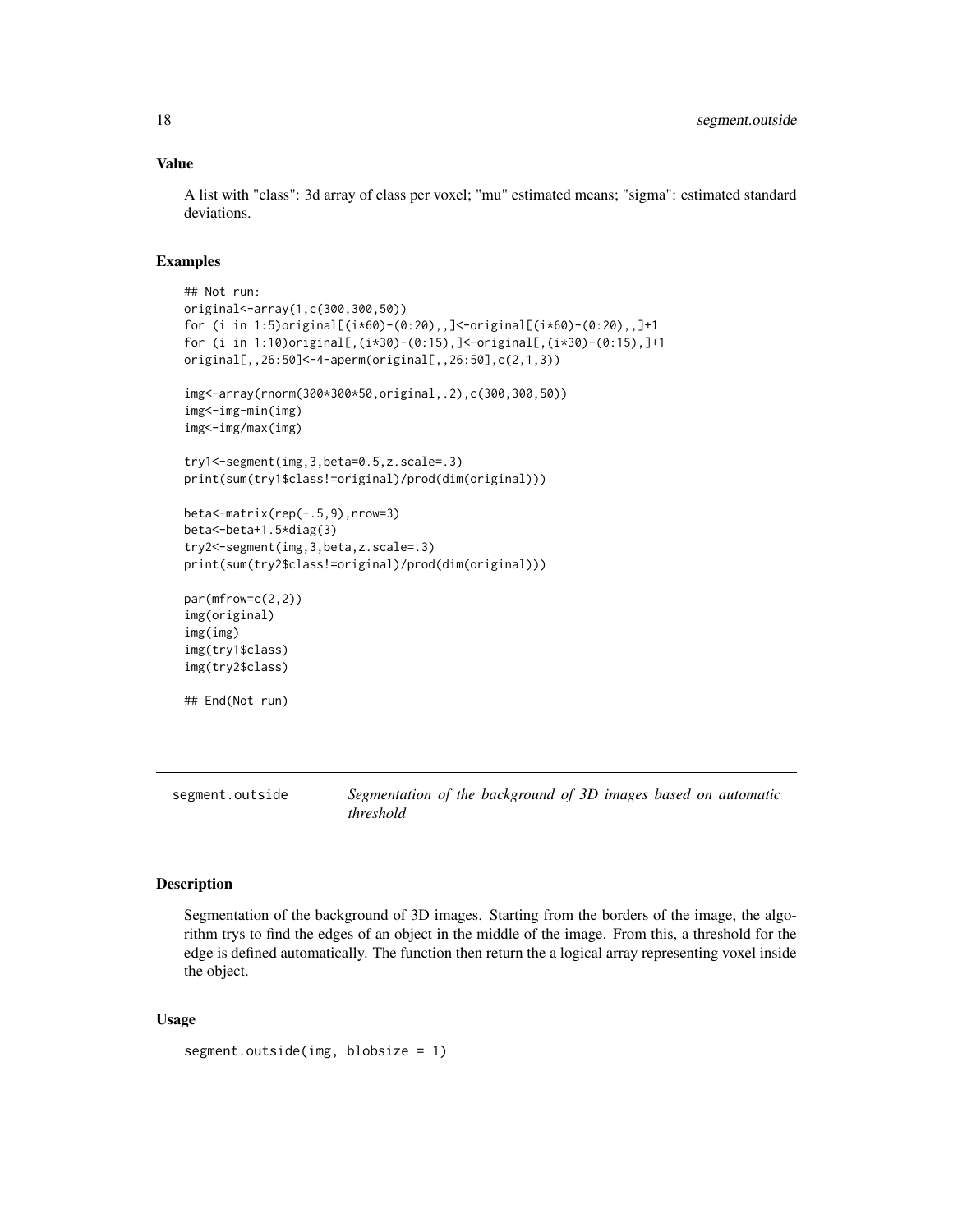#### <span id="page-18-0"></span>spots and the spots of the spots of the spots of the spots of the spots of the spots of the spots of the spots of the spots of the spots of the spots of the spots of the spots of the spots of the spots of the spots of the

### Arguments

| img      | is a 3D arrary representing an image.                                                                                                                                                |
|----------|--------------------------------------------------------------------------------------------------------------------------------------------------------------------------------------|
| blobsize | is an integer, representing the minimal diameter for bridges from the outside.<br>E.g., a blobsize=3 allows for holes of size $2^*($ blobsize-1 $)=$ 4 in the edge of the<br>object. |

# Value

A binary 3D array: 1 outside the object, 0 inside the object.

#### Examples

```
kringel <- readTIF(system.file("extdata","kringel.tif",package="bioimagetools"))
out <- segment.outside(kringel)
img(out, z=1)
```
spots *Find spots based on threshold and minimum total intensity*

#### Description

Find spots based on threshold and minimum total intensity

#### Usage

```
spots(img, mask, thresh.offset = 0.1, min.sum.intensity = 0, zero = NA,
 max.spots = NULL, return = "full")
```
# Arguments

| img               | image array                                                                                                                             |
|-------------------|-----------------------------------------------------------------------------------------------------------------------------------------|
| mask              | mask                                                                                                                                    |
|                   | thresh. of fset threshold for minimum voxel intensity                                                                                   |
| min.sum.intensity |                                                                                                                                         |
|                   | threshold for minimum total spot intensity                                                                                              |
| zero              | if NA, background is set to NA, if 0, background is set to $0$                                                                          |
| max.spots         | find max spots spots with highest total intensity                                                                                       |
| return            | "mask" returns binarized mask, "intensity" returns intensity for spots, zero or<br>NA otherwise "label" return labeled (numbered) spots |

### Value

array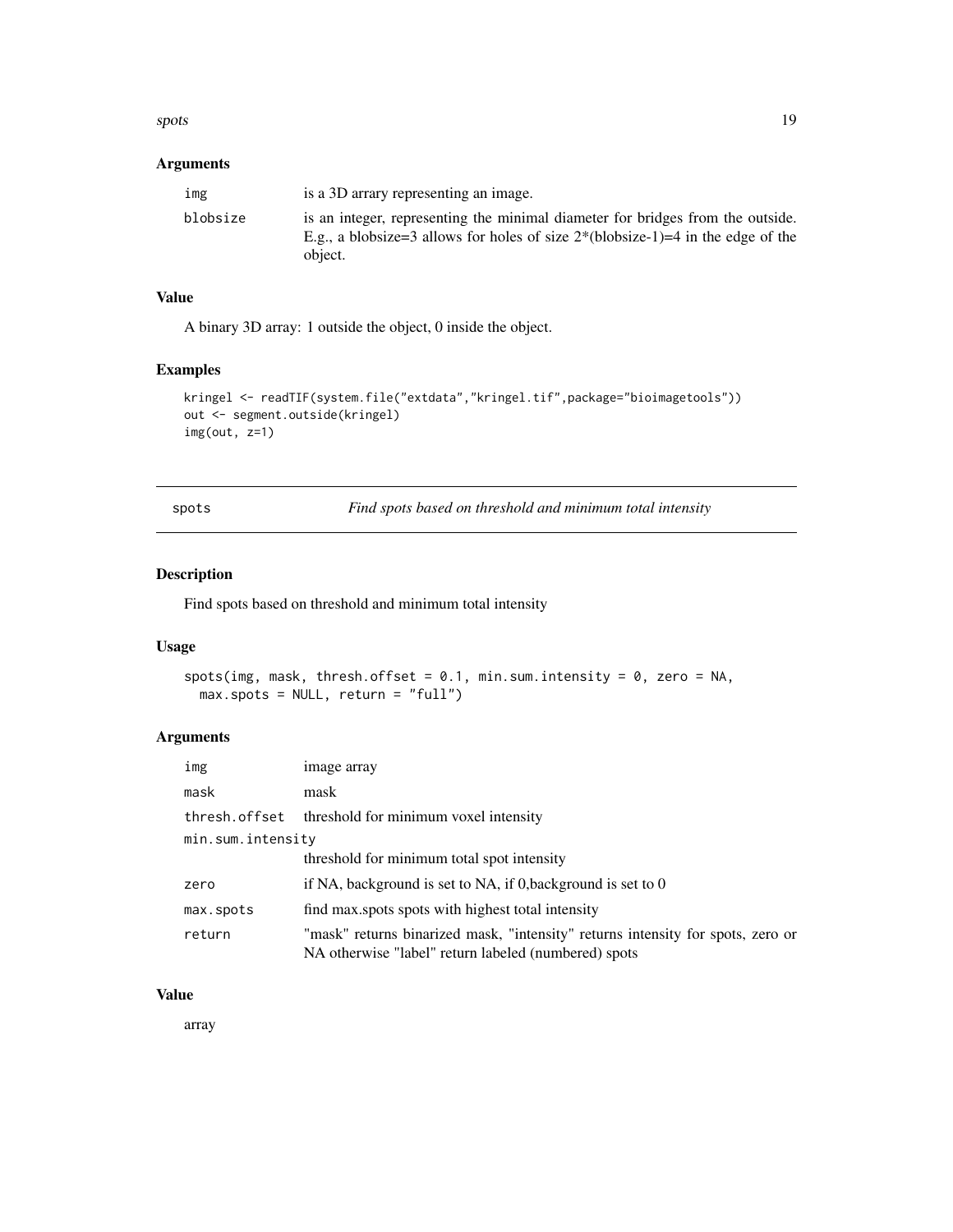<span id="page-19-0"></span>

Standardizes images in order to compare different images. Mean of standardized image is 0.5, standard deviation is sd.

#### Usage

```
standardize(img, mask = array(TRUE, dim(img)), log = FALSE, N = 32,
 sd = 1/6)
```
#### Arguments

| img  | is a 2d/3d arrary representing an image.                |
|------|---------------------------------------------------------|
| mask | a mask.                                                 |
| log  | Logical. Transform to log scale before standardization? |
| N    | number of classes.                                      |
| sd   | standard deviation.                                     |

#### Value

Multi-dimensional array of standardized image.

#### Examples

```
#simuliere Daten zum Testen
test2<-runif(128*128,0,1)
test2<-sort(test2)
test2<-array(test2,c(128,128))
img(test2)
# Standardisiere test2 in 32 Klassen
std<-standardize(test2,N=32,sd=4)
```

```
table.n Cross Tabulation and Table Creation (including empty classes)
```
#### Description

Cross Tabulation and Table Creation (including empty classes)

#### Usage

```
table.n(x, m = max(x, na.rm = TRUE), percentage = FALSE, weight = NULL,parallel = FALSE)
```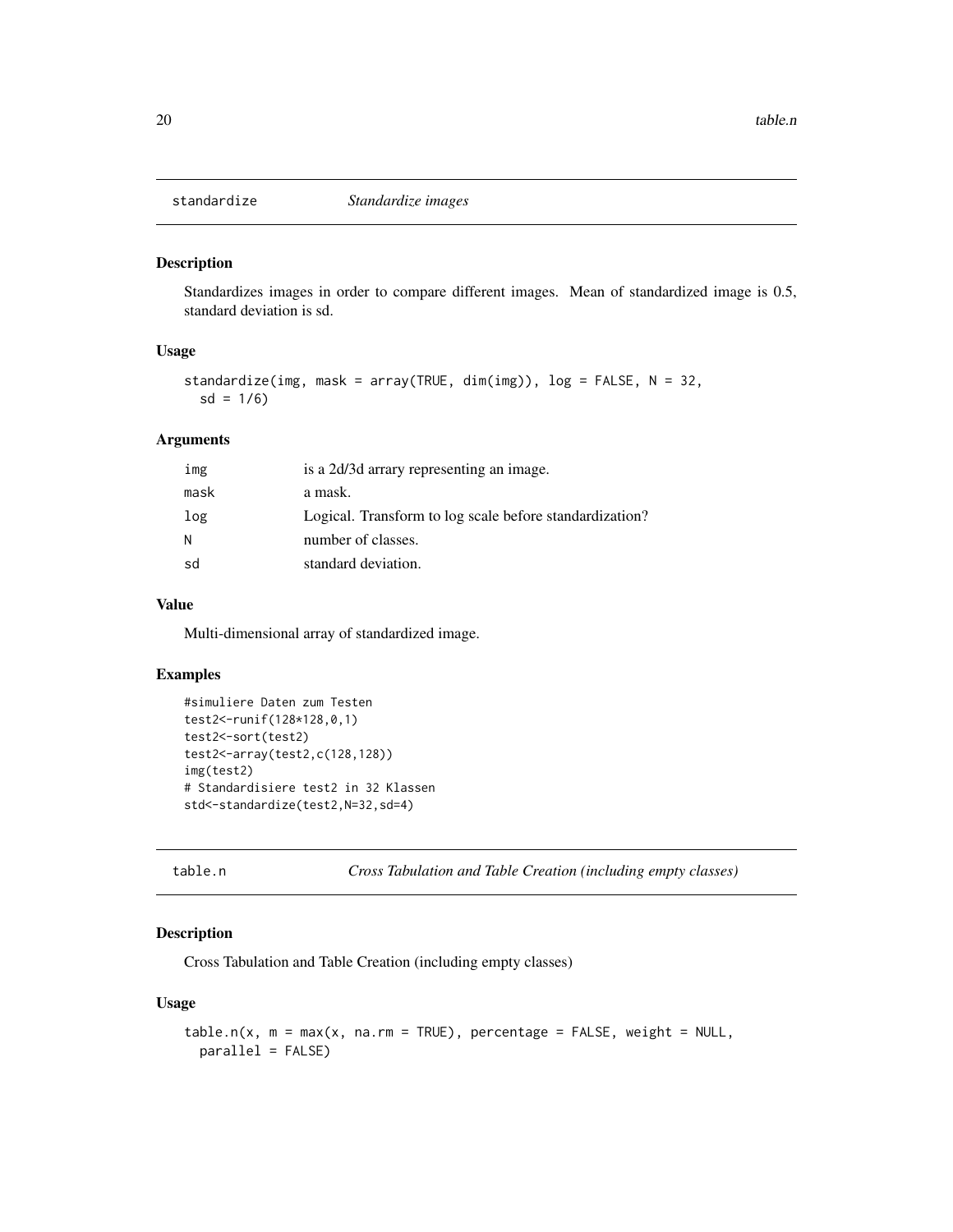#### <span id="page-20-0"></span>testColoc 21

#### Arguments

| x          | R object with classes                      |
|------------|--------------------------------------------|
| m          | maximum number of classes                  |
| percentage | boolean. If TRUE result is in percentages. |
| weight     | weight for each voxel                      |
| parallel   | Logical. Can we use parallel computing?    |

# Value

vector with (weighted) counts (including empty classes)

# Author(s)

Volker Schmid 2013-2016

### Examples

```
x \leftarrow c(1,1,2,2,4,4,4)table.n(x)
# [1] 2 2 0 3
table.n(x, m=5)
# [1] 2 2 0 3 0
table.n(x, weight=c(1,1,1,2,.5,.5,.5))
# [1] 2.0 3.0 0.0 1.5
```
testColoc *Permutation Test for cross-type nearest neighbor distances*

#### Description

Permutation Test for cross-type nearest neighbor distances

#### Usage

```
testColoc(im1, im2, hres = 0.102381, vres = 0.25, B = 999,
  alternative = "less", returnSample = TRUE, ...)
```

| im1  | image stack as returned by preprocessing |
|------|------------------------------------------|
| im2  | image stack as returned by preprocessing |
| hres | horizontal resolution of the stacks      |
| vres | vertical resolution of the stacks        |
| B.   | number of permutations to generate       |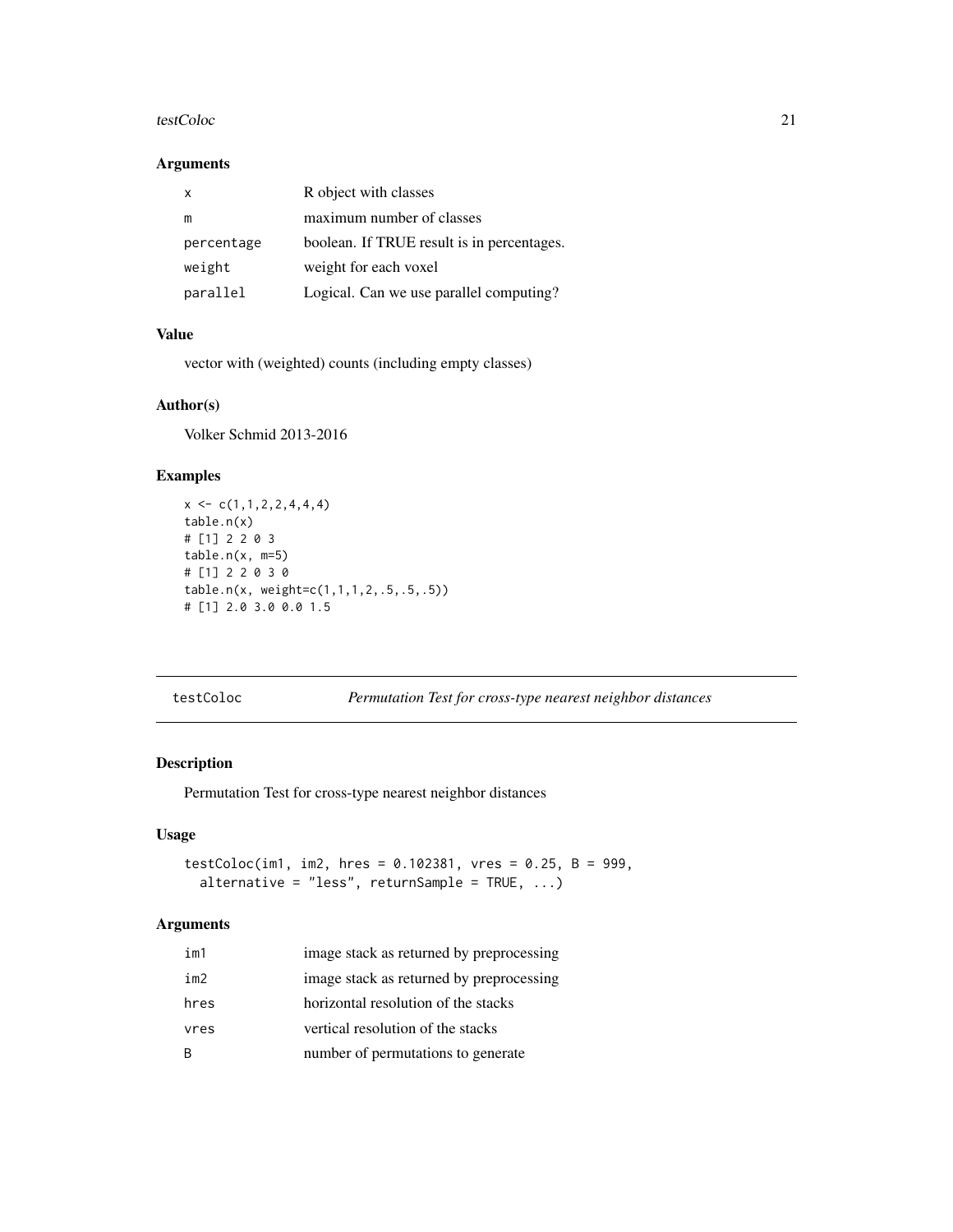<span id="page-21-0"></span>22 writeTIF

| alternative  | alternative hypothesis ("less" to test H0:Colocalization) |
|--------------|-----------------------------------------------------------|
| returnSample | return sampled null distibution                           |
| $\cdot$      | additional arguments for papply                           |

# Value

a list with the p.value, the observed weighted mean of the cNN-distances

#### Author(s)

Fabian Scheipl

writeTIF *Writes image stack into a TIFF file. Wrapper for writeTIFF*

#### Description

Writes image stack into a TIFF file. Wrapper for writeTIFF

#### Usage

```
writeTIF(img, file, bps = attributes(img)$bits.per.sample, twod = FALSE,
  reduce = TRUE, attr = attributes(img), compression = "none")
```

| img         | An image, a 3d or 4d array.                                                                                                                                                                                                                                                       |
|-------------|-----------------------------------------------------------------------------------------------------------------------------------------------------------------------------------------------------------------------------------------------------------------------------------|
| file        | File name.                                                                                                                                                                                                                                                                        |
| bps         | number of bits per sample (numeric scalar). Supported values in this version are<br>8, 16, and 32.                                                                                                                                                                                |
| twod        | Dimension of channels. TRUE for 2d images, FALSE for 3d images.                                                                                                                                                                                                                   |
| reduce      | if TRUE then write TIFF will attempt to reduce the number of planes in native<br>rasters by analyzing the image to choose one of RGBA, RGB, GA or G formats,<br>whichever uses the least planes without any loss. Otherwise the image is always<br>saved with four planes (RGBA). |
| attr        | Attributes of image stack. Will be propagated to each 2d image.                                                                                                                                                                                                                   |
| compression | (see ?writeTIFF)                                                                                                                                                                                                                                                                  |